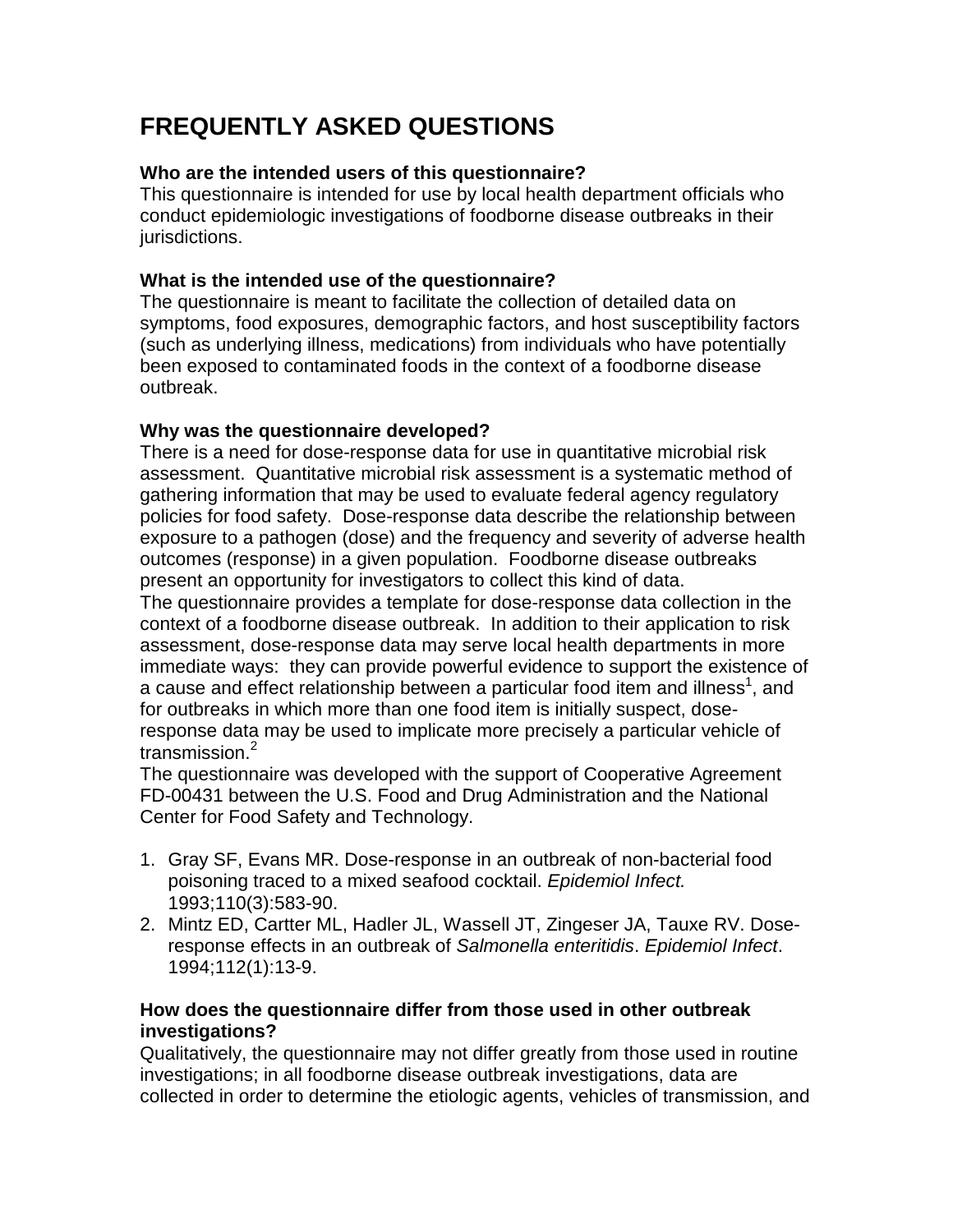lapses in food safety that allowed the contamination to occur. Quantitatively, though, the questionnaire facilitates the collection of more detailed data with respect to illness severity, amount of each food consumed, and host factors that may affect susceptibility. (see comparison table)

## **When should local health departments consider using the questionnaire?**

Not all foodborne disease outbreaks occur with conditions that are suitable for the collection of epidemiologic dose-response data.

First, an incident must meet the definition of an "outbreak". A foodborne disease outbreak should be suspected and investigated when a cluster of illnesses is detected (through citizen complaint, clinician report, disease surveillance, etc.) and the following are true:

- Ill individuals develop a similar, acute illness (usually gastrointestinal).
- Two or more individuals are involved.
- The individuals reside in separate households and have no exposures in common (other than foods consumed) that could explain the illness.

Initially, efforts must be made to confirm the diagnosis and find additional cases, and thus determine whether an outbreak has occurred (or is occurring). The questionnaire is intended for use in the questioning of individuals considered at risk of having consumed contaminated food(s) when the following four criteria are met:

- A bacterial pathogen is suspected, based on symptoms and incubation periods.
- The outbreak is suspected to be associated with a point-source or a single event, and the at-risk population that is well-defined (i.e. a list of exposed persons can be obtained, and a retrospective cohort study design, rather than a case-control, is appropriate).
- The number of individuals at risk of having consumed contaminated food(s) is estimated to be more than 20.
- The initial stage of the investigation narrows the number of suspected food vehicles to a number less than 35.

For incidents in which these criteria are not met, local health departments may choose to implement data collection protocols they have for routine outbreak investigations.

#### **For the purposes of quantitative microbial risk assessment, what is the key microbiological data that would need to be collected in the investigation of a foodborne disease outbreak?**

To best describe a dose-response relationship in a foodborne disease outbreak, it would be optimal to have data that approximate the amount of the pathogen that was consumed by each exposed individual. Therefore, in addition to quantifying the amount of contaminated food consumed by exposed individuals, a *quantitation of the level of contamination in this food at the time of consumption* is also necessary.